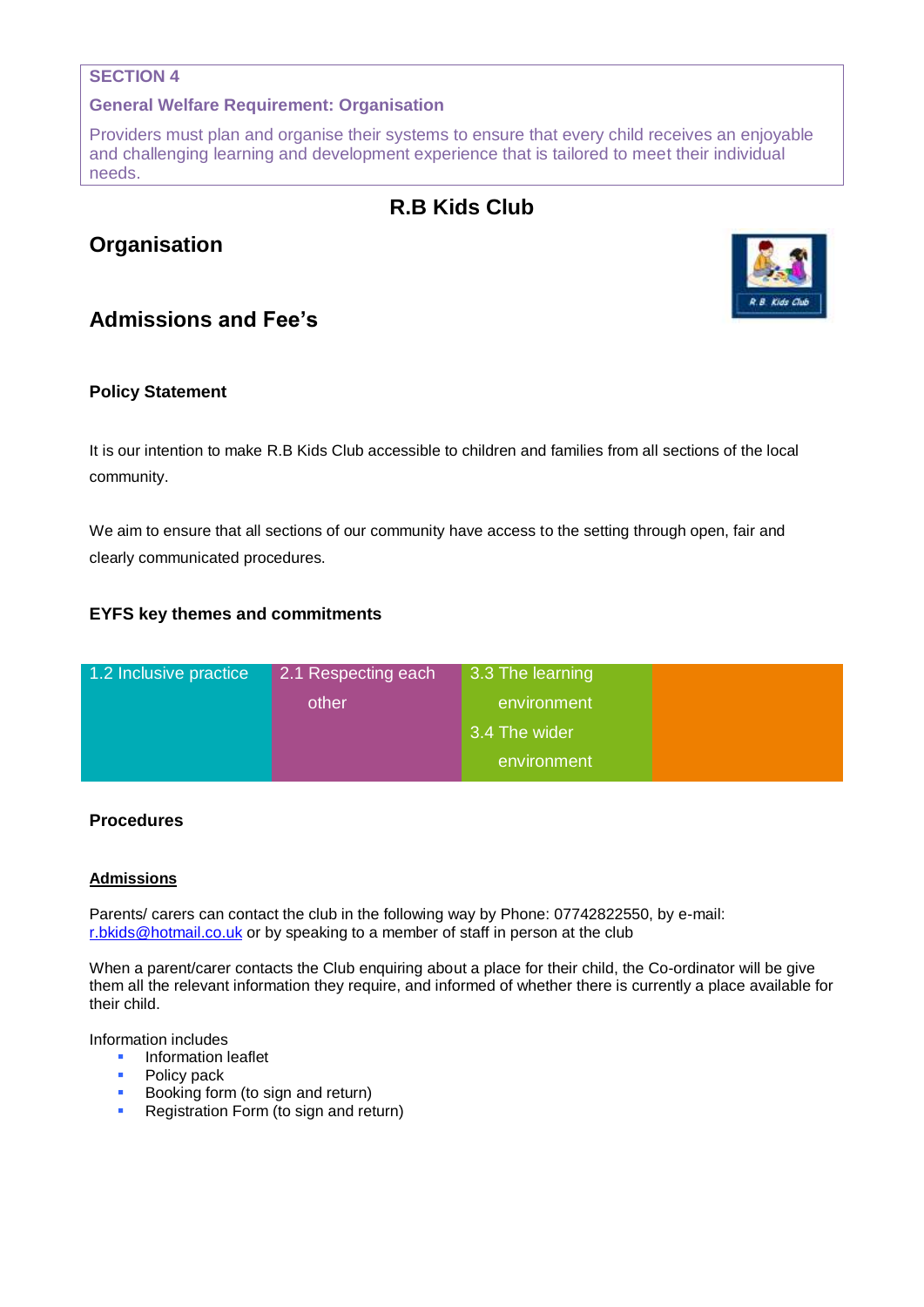If a place is available the parent/carer and, where possible, the child will be invited to visit the Club and speak to members of staff, try games and share things that they might enjoy doing. If the parent/carer agrees to abide by all the terms and conditions of admission, including the level of fees and arrangements for payment, they will be asked to complete and sign a Registration Form and booking form to confirm their child's place.

*Siblings of existing members are offered prioritised admission*.

#### Waiting List

To ensure that admissions to the R.B Kids Club are offered on a fair basis, the following procedures will apply to the management of waiting lists:

- If on making an enquiry about a place for their child, and a parent/carer is informed that there is not currently a place available, the Club's waiting list procedure will be explained and then activated on the parent/carer's behalf.
- **Parents/carers will be encouraged to submit their request for a place for their child to the Club in via** one of the clubs booking forms. The details of this request will be placed on the waiting list, in the order that they are submitted.
- The waiting list will be kept and used on a 'first come first served' basis. R.B Kids Club will strive to offer that child a place as soon as possible by monitoring cancelations and other events that might be happening within the school.
- When a vacancy at the Club becomes available, the Co-ordinator will contact the parent/carerby phone, e-mail or txt.
- If that parent/carer still wishes to take up the place for their child, they will be asked to complete the booking Form and follow the remaining steps of the admissions procedure outlined above.
- **f** the parent/carer concerned no longer wishes to take up a place, the parent/carer of the next child on the list will be contacted.

#### Fees

Providing a high quality, safe and stimulating service for children is not cheap and to ensure the continued high standards and sustainability of the Club, it must ask that parents/carers respect its policy in respect of paying fees promptly.

• The level of fees will be set by the Committee or Registered Person and reviewed annually in the light of the Club's financial position.

• Fees should be paid promptly in line with the club's procedures ie. Weekly or monthly basis. Individual payment arrangements should be negotiated between the Co-ordinator and parents/carers.

• R.B Kids Club will be sympathetic to requests for daily payment. Parents/carers wishing to negotiate this or any other alteration to the standard fees policy should arrange a meeting with the Manager at the earliest